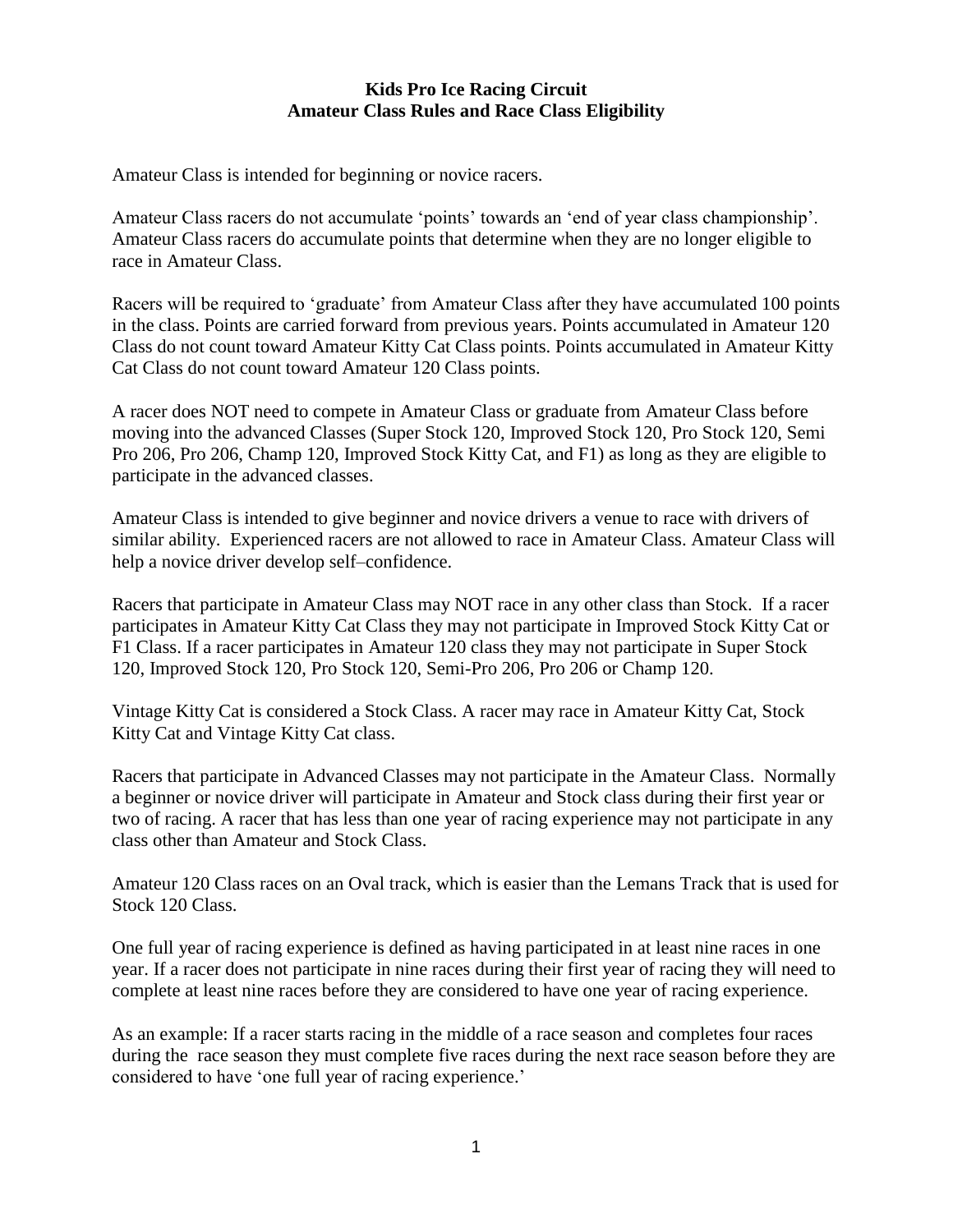# **Amateur Points System: Used to determine when a racer MUST graduate from Amateur Class:**

A first place finish in the 'Final' race receives 16 points A second place finish in the 'Final' race receives 15 points A third place finish in the 'Final' race receives 14 points A fourth place finish in the 'Final' race receives 13 points A fifth place finish in the 'Final' race receives 12 points A sixth place finish in the 'Final' race receives 11 points Any racer that does not make the final receives 2 points

When a racer accumulates 100 points in Amateur Class they MUST graduate from amateur class, i.e. a racer is no longer eligible to participate in Amateur Class after they have accumulated 100 points. Points are carried forward from previous years. Only 'Points' races are added to a racer's Amateur Points total, non-Points races do not add to a racer's Amateur Points total. Points accumulated in Amateur 120 Class do not count toward Amateur Kitty Cat Class points, and points accumulated in Amateur Kitty Cat Class do not count toward Amateur 120 Class points.

# **Eligibility Requirements for all Classes**

Racers must be no older than fourteen years old on *the first day of the current race season* to be eligible to race. This date will change from year to year and is defined as the first race of the published schedule. If a racer turns 15 during the race season, he/she is eligible to race until the end of the race season.

#### **Amateur Kitty Cat Class Eligibility**

#### **Only Suzuki motors can be used in Amateur Kitty Cat Class.**

Racers must be four years old on the day they race to be eligible to race in Amateur Kitty Cat Class.

## **Stock Kitty Cat Class Eligibility Only Suzuki motors can be used in Stock Kitty Cat**

Racers must be four years old on the day they race to be eligible to race in Stock Kitty Cat Class.

## **Vintage Kitty Cat Class Eligibility Early Kitty Cat with Kawasaki motor**

Racers must be four years old on the day they race to be eligible to race in Vintage Kitty Cat Class.

# **Improved Stock Kitty Cat Class Eligibility Suzuki or Kawasaki motors can be used**

Racers must be five years old on the day they race and have one full year of Stock Kitty Cat racing experience to be eligible to race in Improved Stock Kitty Cat Class.

# **F1 Kitty Cat Class Eligibility Suzuki or Kawasaki motors can be used**

Racers must be seven years old on the day they race and have one full year of Stock Kitty Cat racing experience to be eligible to race in F1 Kitty Cat Class.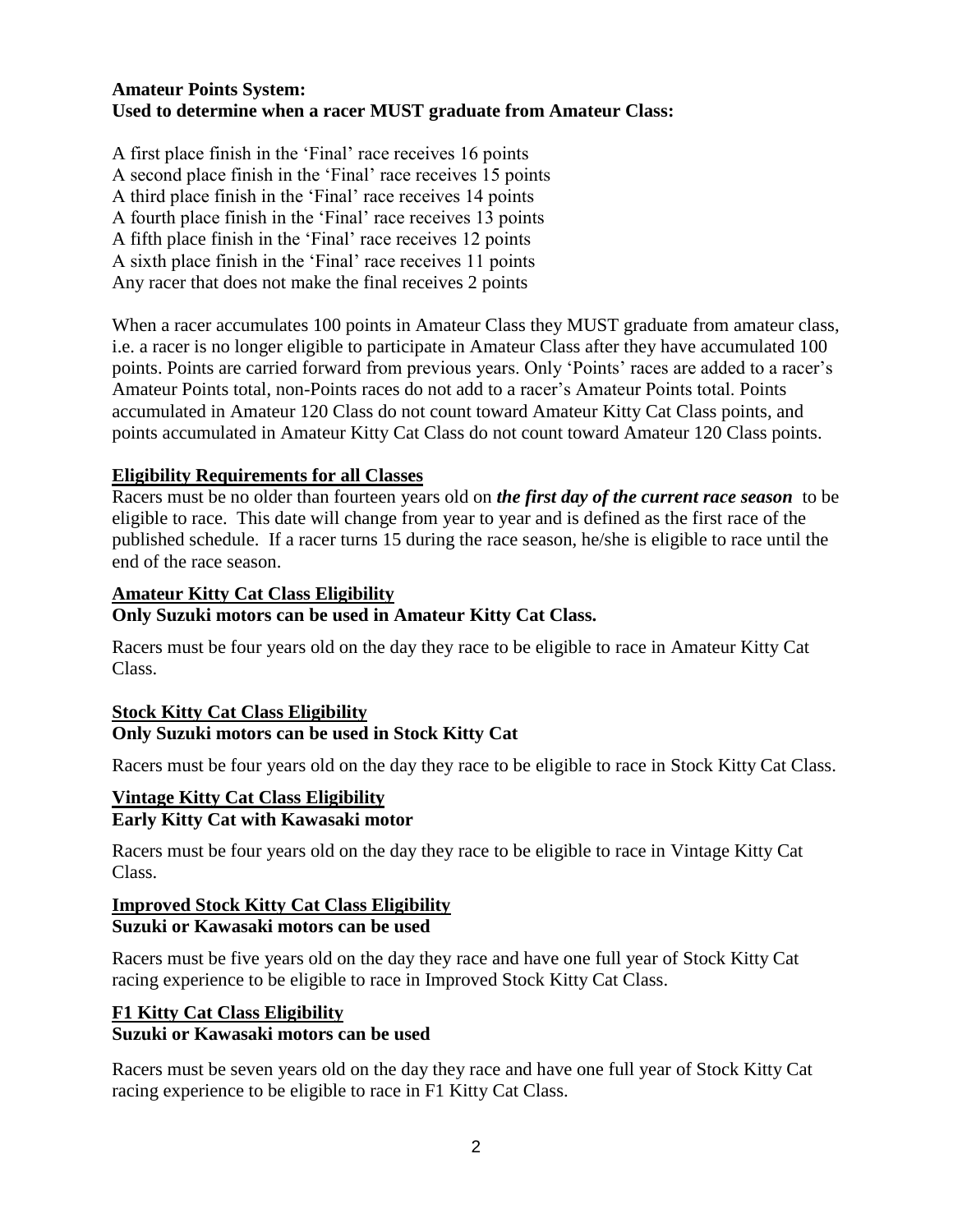# **Amateur 120 Class Eligibility**

Racers must be four years old on the day they race to be eligible to race in Amateur 120 Class.

## **Stock 120 Class Eligibility**

Racers must be four years old on the day they race to be eligible to race in Stock 120 Class.

## **Super Stock 120 Class Eligibility**

Racers must be five years old on the day they race and have one full year of Stock Kitty Cat or Stock 120 racing experience to be eligible to race in Super Stock 120 Class.

## **Semi-Pro 206 Class Eligibility**

Racers must be six years old on the day they race and have one full year of Stock Kitty Cat or Stock 120 racing experience to be eligible to race in Semi-Pro 206 Class.

## **Improved Stock 120 Class Eligibility**

Racers must be six years old on the day they race and have one full year of Stock Kitty Cat or Stock 120 racing experience to be eligible to race in Improved Stock 120 Class.

#### **Pro 206 Class Eligibility**

Racers must be seven years old on the day they race and have one full year of Stock Kitty Cat or Stock 120 racing experience to be eligible to race in the Pro 206 Class.

## **Pro Stock 120 Class Eligibility**

Racers must be seven years old on the day they race and have one full year of experience in another 120/4 stroke racing class to be eligible to race in Pro Stock 120 Class.

#### **Champ 120 Class Eligibility**

Racers must be seven years old on the day they race and have one full year of experience in another 120/4 stroke racing class to be eligible to race in Champ 120 Class.

#### **Jr. Novice Class Eligibility**

Racers must be ten years old on the day they race to be eligible to race in Jr. Novice Class.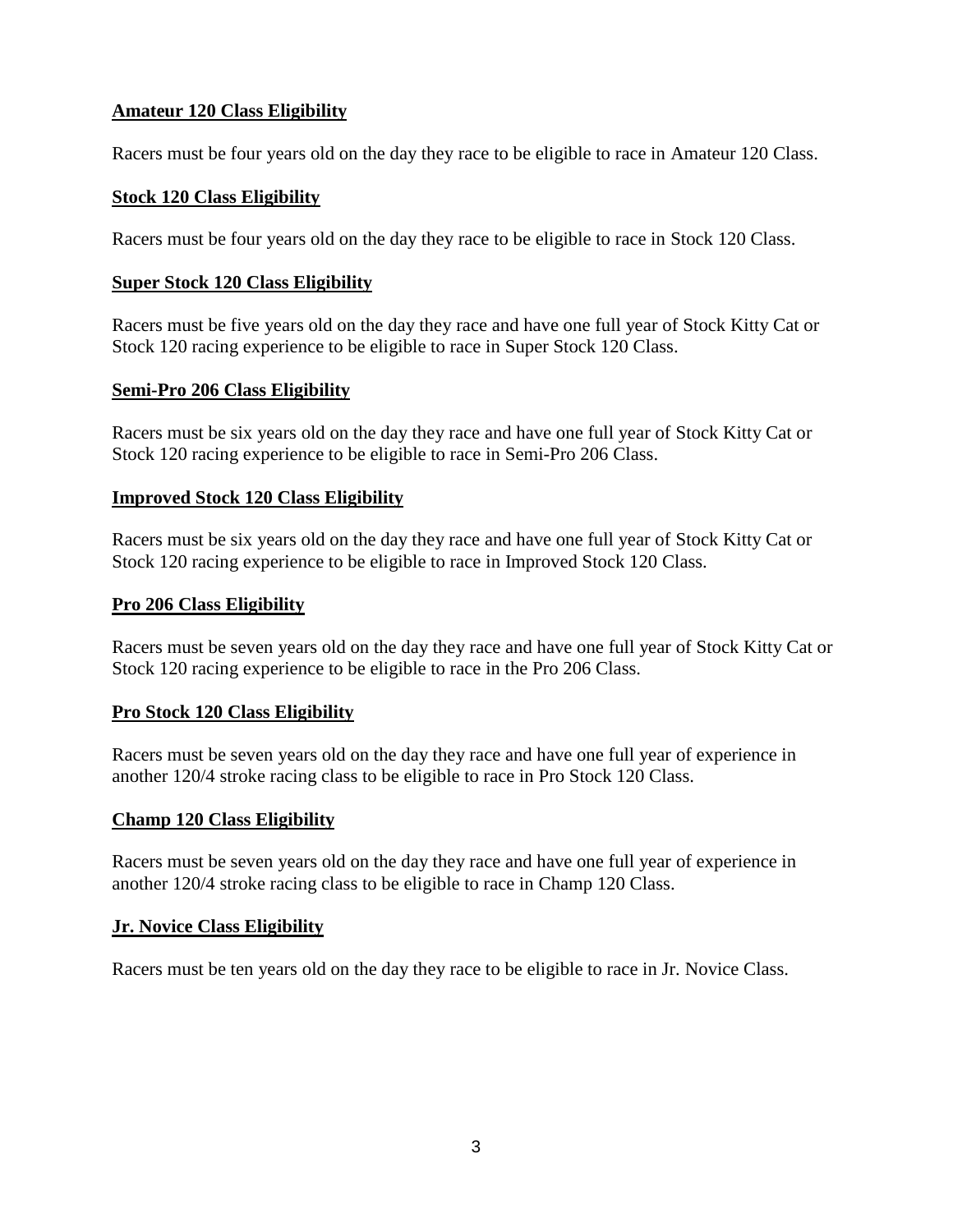# **End of Season and Qualification/Heat Race Points System**

Points are only awarded towards the 'end of season championship' for 'Points' races. Races are declared as 'Points' races when the race season schedule is set. Normally all races are 'Points' races except 'Championship' events, such as the Minnesota State Championship race (aka, Minnesota/Nationals Championship race) and the World Championship race. Normally races held jointly with other kids' ice racing groups are non-points races.

Amateur Class (Am Kitty, Am 120) racers do not compete for an 'end of season championship' award.

Kids Pro-Ice Racing Circuit uses a computerized race program that handles registering all racers for a particular class. This determines the starting lineup for heat races in each race class, and keeps track of 'end of season championship points' for races that are 'Points' races.

Points are awarded to each racer that 'shows up at the starting line' for at least one heat race in a particular race class. The top six qualifiers in the 'heat' races advance to the 'Final' race. Racers that qualify for the 'Final race' in a class gain the most points.

Some classes have a 'Consolation Final' race, which is for racers that qualified in positions seven thru twelve during the 'heat' races.

Heats are determined by a computer generated lineup. Racers generally compete in three, three lap, heat races. The finishing position in each heat race determines how many 'qualification points' each racer receives for each heat race. The 'qualification points' from each of the three heat races are added together to determine the 'total qualification points' for the class. Racers with the FEWEST 'qualification points' advance to the 'Final' race in a class.

*As of November 1, 2015*- The number of heats and laps required for Vintage Kitty Cat are reduced due to the lack of replacement parts for these sleds. -If there are 6 or less racers than one 2 lap heat & one 4 lap final will be run. -If there are 7 or more racers than two 2 lap heats & one 4 lap final will be run.

Qualification Points are awarded using the following points system:

First place receives 1 point Second place receives 2 points Third place receives 3 points Fourth place receives 4 points Fifth place receives 5 points Sixth place receives 6 points

# EXAMPLES:

If a racer has three first place finishes in the three heat races for a particular class they have accumulated a total of three 'qualification points' for the class.  $(1 + 1 + 1)$ 

If a racer finishes second, third, and first, in the three heat races for a particular class, they have accumulated a total of six 'qualification points' for the class.  $(2 + 3 + 1)$